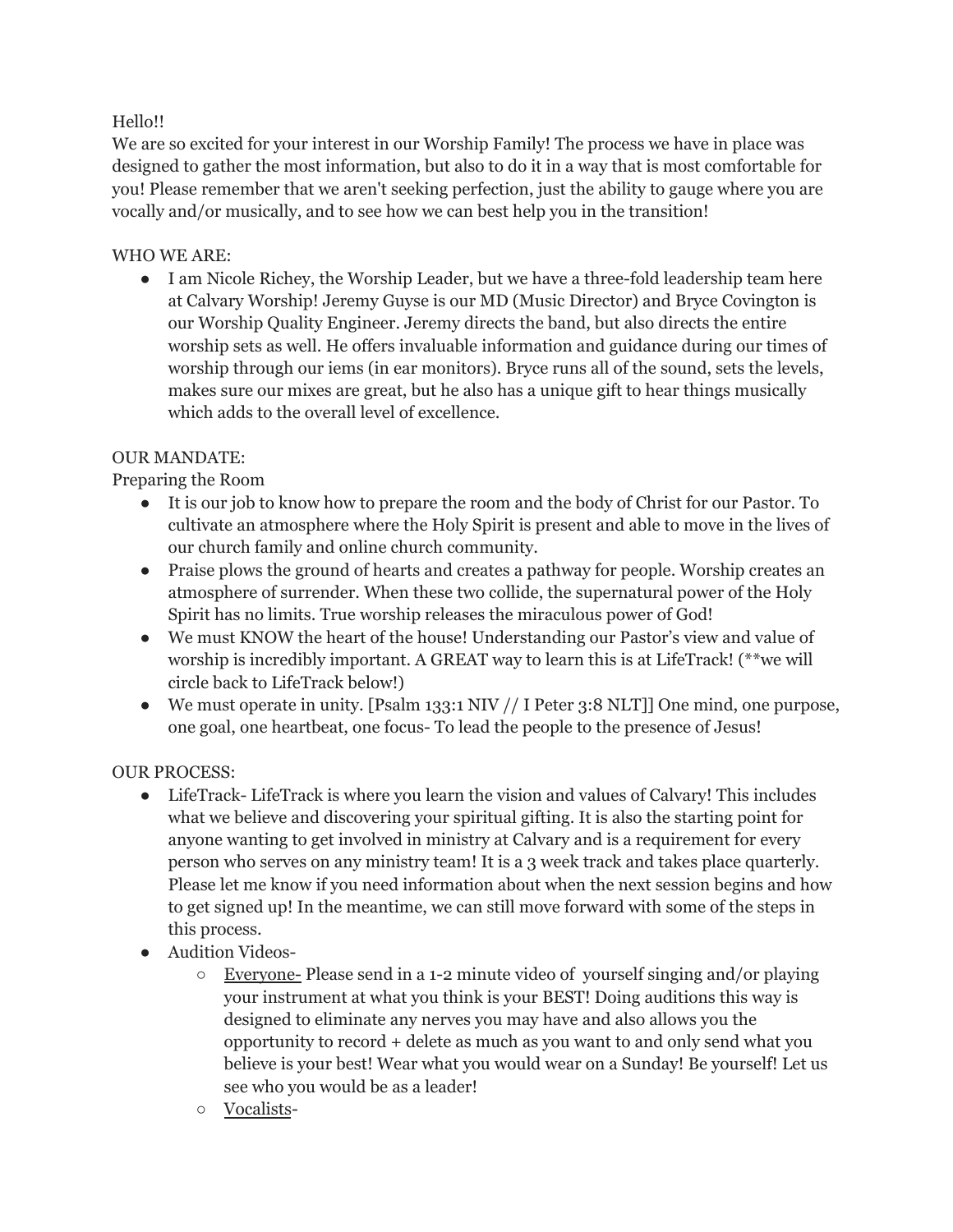- Please also include a short video recording of yourself harmonizing with someone. This can be any song you want. Maverick City, Brandon Lake, Elevation, Hillsong and Bethel have a LARGE variety of songs that would be very easy to do this with! The purpose of this is two-fold; to hear your ability to harmonize // pick out vocal parts, and to also hear what section you gravitate towards! (If you already know which section you are-Soprano, Alto, Tenor or Bass- please include that information in the video as well!)
- Musicians-
	- Let us know of your musical background and experience (knowledge of theory, how long you have played each instrument, can you play/learn by ear, or do you need/rely on charts…etc). If you play more than one instrument, feel free to play a little of each in your video!
	- Please let us know if you are familiar with, and have played using the number system. This is something we do use regularly.
	- Please speak to the equipment/instruments you use. The church supplies the drum set, one keyboard, and the sound equipment. But for the most part, you would be using your own equipment.
	- Electric Guitar players: We currently are only using amp/IR pedals with no amps on stage. The church owns one Strymon Iridium that you can use if you do not already own your own pedal.
- Everyone- Also in the video, tell us about you! What is your "WHY"!? Why do you worship? Why do you want to be a part of the Worship Family at Calvary? We can't wait to hear!!
- IEMs- We use in-ear monitors (aka "IEMs"). You will need to purchase your own set of "ears" if you do not already have them. (IEMs are different from earbuds. You will need to have IEMs) We have a safe place that we label and keep them at the church, but you are welcome to take them home with you if you prefer! IEMs can be very expensive and very complicated to know which to choose. Luckily, our Worship Quality Engineer, Bryce, did a ton of research and found a very high quality + affordable version for us to use! They are right around \$20-\$27. I can send you the link to buy a pair, or I can buy them for you on Amazon Prime and you can reimburse me! *\*of course you are "allowed" to buy yourself any version / brand / model you want if you don't want to get the ones the team has! We just want to of er an af ordable option for everyone!*
- We strongly recommend getting the experience of wearing IEMs prior to being on the platform for the first time. Sometimes there is a learning curve to adjusting to using them because you will hear many things that the church congregation does not. (i.e. communication from the MD, the click, the guide, etc) As you do make the adjustment, you will understand what an invaluable "tool" this is for us! I HIGHLY recommend that you come to a rehearsal or two and wear them or sit in an actual service and wear them. This is the greatest, fastest and most accurate way to fully understand everything to expect in your ears during our worship time!! It also allows you the opportunity to write down any questions about things you're hearing, what they mean etc and go over them with us after service or rehearsal! We will arrange this after the audition videos are sent in, IEMs are in hand and we are ready to proceed to this exciting step of the process!